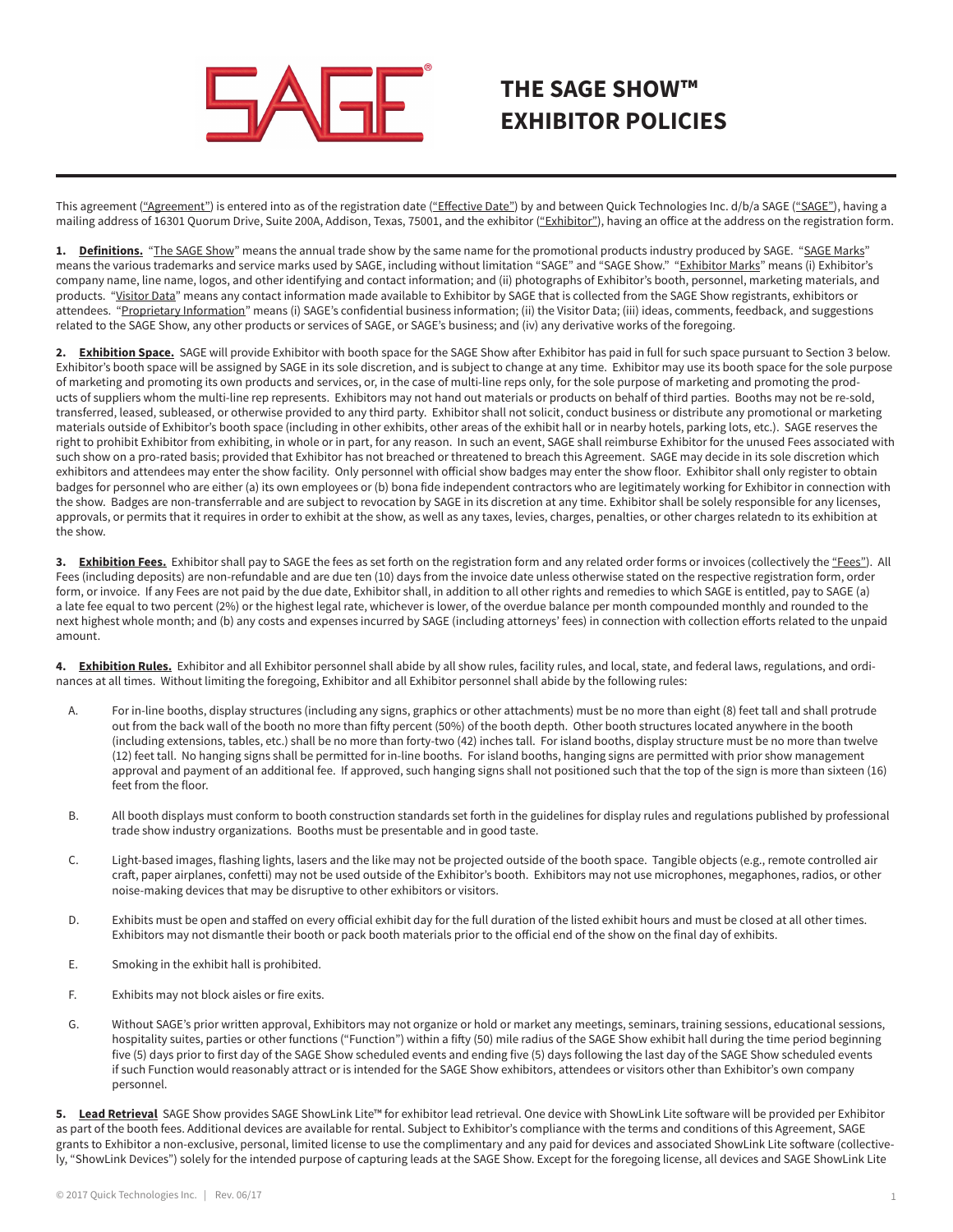software shall remain the sole property of SAGE. Exhibitor may not share any ShowLink Devices with anyoneoutside of its company personnel, attempt to install or use other apps on the device on a ShowLink Device, or change or attempt to change the ShowLink Device's configuration options. ShowLink Devices must be returned to SAGE's lead retrieval kiosk within one (1) hour after the show floor is closed to attendees each day. Any ShowLink Devices not returned by such time will be deemed lost. If a ShowLink Device is lost, stolen, or damaged in any way, Exhibitor agrees to reimburse SAGE for the full replacement cost of the device. As SAGE's non-exclusive remedy, Exhibitor hereby authorizes SAGE to charge such amount to any credit card that SAGE has on file for Exhibitor. Exhibitor must immediately report any loss, theft or damage of the device to show management.

**6. Product Pavilions.** In the event that Exhibitor participates in a product pavilion at the SAGE Show, the following rules shall apply: Each entry may contain only one product. Exhibitor's products should display the SAGE Show logo as its decoration or imprint. Certain product pavilions have specific eligibility requirements, all of which must be met in SAGE's sole discretion for the product to be included. Products must not be larger than 2' wide x 3' high x 2' deep and weigh no more than 75 lbs. Products will be displayed at the sole discretion of SAGE. Products must be taken out of packaging to be displayed. Products will be displayed in non-operational state, without connections to any utilities or other power sources. Products will be accompanied by a card stating the Exhibitor's name, product name, and booth number. Products must be delivered to SAGE by the stated deadline in order to be included in the pavilion. No refunds will be made for products that are not delivered in a timely manner. Products must be picked up within two (2) hours after the show floor is closed to attendees on the last day of the show. Products not picked up by such time will be forfeited.

**7. Promotional Opportunities** Exhibitor may be offered a variety of promotional opportunities related to the SAGE Show. Promotional opportunities are not confirmed until Exhibitor's contract has been accepted by SAGE for such opportunities and any required deposit has been paid to SAGE. SAGE reserves the right to choose Exhibitors to participate in promotional opportunities in its sole discretion. In the event that fees for such promotional opportunity are not paid by the stated deadline, SAGE reserves the right to remove Exhibitor from such promotional opportunity without refund. SAGE shall have reasonable discretion with regard to implementation of promotional opportunities. If the promotional opportunity requires graphics, logos, or other materials to be provided, Exhibitor shall provide the same by the deadline provided by SAGE. In the event that such graphics, logos or other materials are not provided, or not provided in the proper format, SAGE may remove Exhibitor from such promotional opportunity without refund. Materials provided to SAGE in connection with a promotional opportunity will not be returned to Exhibitor unless special arrangements are made and approved by SAGE in advance.

8. Cancellations and Refunds. SAGE may cancel, move, or modify the SAGE Show for any reason in its sole discretion. In such an event, SAGE will provide Exhibitor with advance notice when reasonably feasible. In the event that the show is canceled by SAGE for any reason other than one which is outside of SAGE's reasonable control, SAGE will pay Exhibitor an amount equal to the amount paid by Exhibitor for the show. Reasons outside of SAGE's reasonable control include, without limitation, weather, force majeure, terrorism, and cancellation of exhibit space by the exhibit facility. NO REFUNDS OR CREDITS WILL BE ISSUED TO EXHIB-ITOR FOR ANY REASON. Exhibitor may cancel a registration by providing written notice to SAGE at any time prior to the start of show. In such case, Exhibitor shall not be obligated to pay any fees due but not yet paid. However, Exhibitor will not be entitled to a refund of any fees (including deposits) already paid prior to such notice of cancelation.

**6. Insurance.** Exhibitor is solely responsible for its booth, the material shipped to or from the show (whether shipped by SAGE, Exhibitor, or a third party), the materials in its booth, and any damage, theft, or injury (including death) caused by Exhibitor or occurring within Exhibitor's booth. Exhibitor shall carry appropriate insurance to cover such potential liability. Without limiting the foregoing, Exhibitor shall, at its own expense, secure and maintain through the term of this Agreement general liability insurance with limits not less than \$1,000,000 each occurrence, \$2,000,000 aggregate, combined single limit for bodily injury and property damage, including coverage for personal injury and contractual, products, and operation of mobile equipment liability. Exhibitor shall provide to SAGE a certificate of insurance as evidence of such insurance upon SAGE's request.

**7. Exhibitor Marks License.** Exhibitor grants to SAGE a fully paid up, royalty-free, non-exclusive, perpetual, worldwide license to use, display, disclose, reproduce, and distribute the Exhibitor Marks in connection with the marketing, promotion, or provision of the SAGE Show, including without limitation use in directories, websites, and promotional materials. SAGE will not be responsible for any error or omissions related to Exhibitor's information.

8. Visitor Data License. Subject to the terms and conditions of this Agreement, SAGE grants to Exhibitor a personal, non-exclusive, non-transferable, non-assignable license to use Visitor Data provided by SAGE or acquired by Exhibitor through a legitimate lead retrieval process solely for the purpose of sending marketing mailings related to Exhibitor's own products and services to the contacts contained within the Visitor Data. Except for the express license granted to Exhibitor in this Section 8, SAGE does not grant to Exhibitor any other licenses, whether express or implied, to the Visitor Data or any other intellectual property owned by or licensed to SAGE. Exhibitor shall not (a) allow access to, disclose, transfer, reproduce, or distribute the Visitor Data except as required to exercise the express right granted herein; (b) make derivative works of the Visitor Data or combine such data with any other database; or (c) use the Visitor Data in connection with any illegal, distasteful, immoral, dishonest, or fraudulent activity; (d) use the Visitor Data in a manner that may damage or injure a third party in any way, infringe the intellectual property or privacy rights of any person or entity, or be detrimental to SAGE, or (e) send unsolicited email or forge header information. Use of the Visitor Data is at Exhibitor's sole risk and liability.

**9. Confidentiality.** Exhibitor acknowledges that the Proprietary Information constitutes valid, proprietary trade secrets of SAGE, and is protected by intellectual property laws. Exhibitor shall hold the Proprietary Information in strict confidence. Exhibitor shall use the Proprietary Information solely in connection with Exhibitor's bona fide exhibition at the SAGE Show. Exhibitor shall not provide any statistical information regarding the Proprietary Information to any third party, including without limitation any competitor of SAGE. Exhibitor shall promptly report a breach of this section to SAGE, and acknowledges that any breach will result in irreparable harm to SAGE.

**10. Exhibitor Warranties and Indemnity.** Exhibitor represents and warrants that (i) it has the authority to enter into this Agreement; (ii) all information provided by Exhibitor to SAGE has been and will be accurate, truthful, and not misleading; (iii) the Exhibitor Marks and the use thereof, Exhibitor's participation in the SAGE Show, display or use of any materials or products at the show, and use of the Visitor Data do not and will not infringe or violate the intellectual property or privacy rights of any party; and (iv) Exhibitor's participation in the SAGE Show will not be immoral, deceptive, obscene, illegal, or otherwise objectionable in SAGE's reasonable discretion. Exhibitor agrees to indemnify, hold harmless, and, at SAGE's option, defend SAGE and the exhibit facility for all damages, liability, expenses, charges, and costs (including attorneys' fees and costs) incurred by SAGE resulting from or arising in connection with (i) a breach of this Agreement; (ii) Exhibitor's use of exhibit facilities or any activity related thereto; (iii) damage or injury to persons or property caused by either Exhibitor or materials owned or controlled by Exhibitor; or (iv) a claim that either the Exhibitor Marks or use thereof, Exhibitor's participation in the SAGE Show, display or use of any materials or products at the show, or Exhibitor's use of the Visitor Data infringes or violates the intellectual property or privacy rights of another party.

11. Ownership. As between SAGE and Exhibitor, SAGE owns and shall own all right, title, and interest in and to the Proprietary Information and the SAGE Marks, as well as the intellectual property embodied therein and related thereto. Exhibitor shall not challenge the validity or enforceability of any of the SAGE Marks.

**12. Assumption of Risk.** Exhibitor expressly assumes all risk associated with, resulting from, or otherwise in connection with Exhibitor's participation at the show, including without limitation all risks of theft, loss, harm, damage, or injury to persons (including death), property, or business of Exhibitor, whether caused